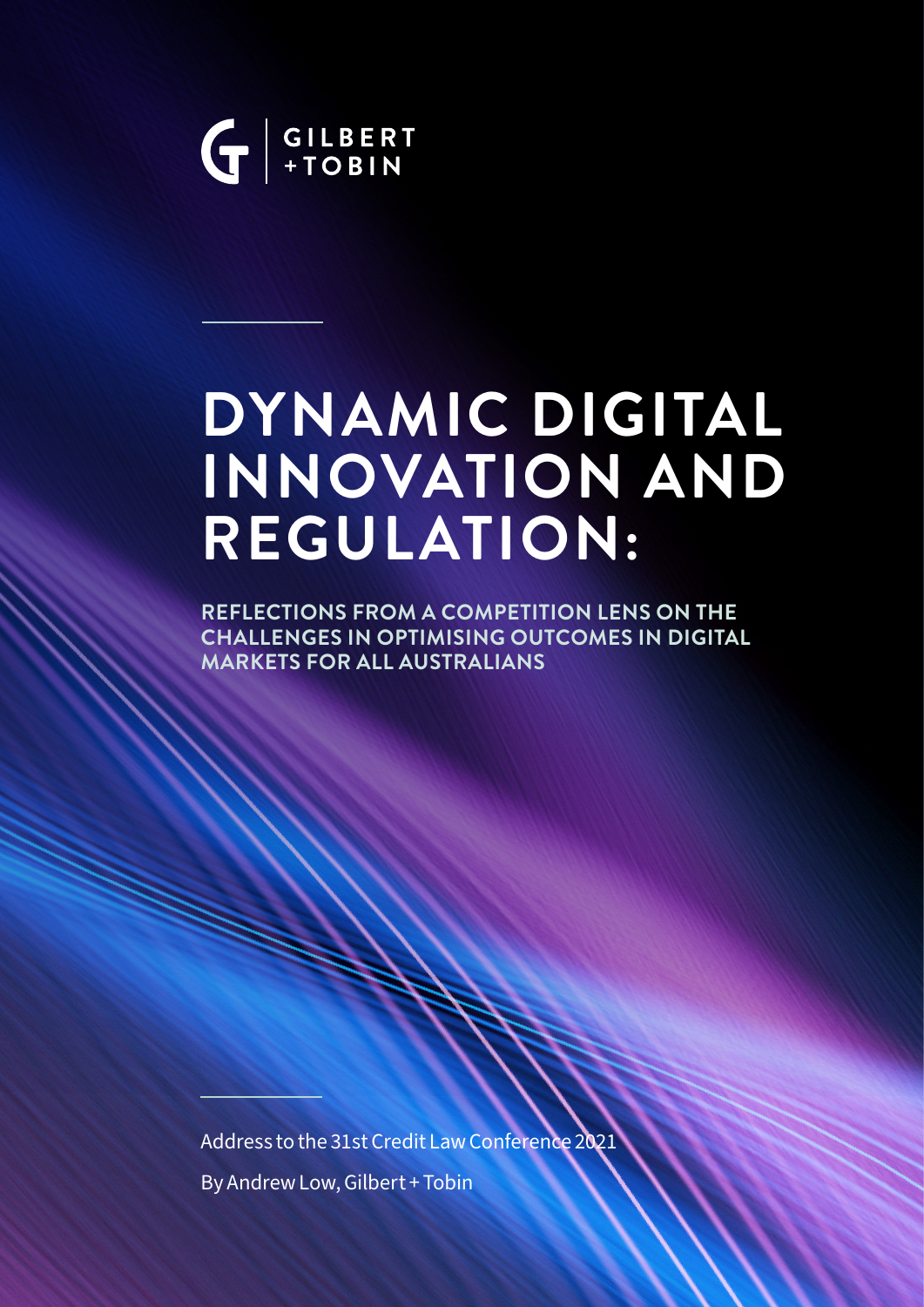## **DYNAMIC DIGITAL INNOVATION AND REGULATION: REFLECTIONS FROM A COMPETITION LENS ON THE CHALLENGES IN OPTIMISING OUTCOMES IN DIGITAL MARKETS FOR ALL AUSTRALIANS**

**Address to the 31st Credit Law Conference 2021:** 

**By Andrew Low, Gilbert + Tobin1**

Thank you Informa for the kind invitation as a first timer speaker at today's annual Credit Law Conference, it's a great privilege to be here and to be able to share a competition lawyer's perspective on the challenges of regulation of dynamic markets.

Before we start, I'd like to acknowledge the traditional custodians of the land upon which we meet, the Gadigal people of the Eora Nation, and pay my respects to the Elders both past and present.

The views expressed today are my own.

Innovation has always been at the heart of the philosophy of free markets. Adam Smith in the 1700s, who is often regarded as the founding father of economics, had always seen invention and technological change as important factors in creating the 'wealth of nations'.2 In his book *Capitalism, Socialism and Democracy*, Joseph Schumpeter wrote that:

The process of industrial mutation … that incessantly revolutionizes the economic structure from within, incessantly destroying the old one, incessantly creating a new one. **This process of Creative Destruction is the essential fact of capitalism**. 3 [emphasis added]

There's no doubt in my mind that the way free markets have been structured have created the conditions for amazing technological innovation. In 2016, the then obsolete iPhone 6 was apparently capable of performing the functions of the best Apollo era computers at a rate of 120 million times faster!4

GPS technology, for example, has been used in the most innovative ways for the betterment of society. Kenya is a country with one of the highest infant and maternal mortality rates in the world.<sup>5</sup> This problem is exacerbated in pastoral communities where women must seasonally travel with cattle. GPS trackers supplied by national hospitals to pregnant women in pastoral communities have enabled healthcare workers to monitor, locate, and deliver pregnancies.6 Between February 2018 and July 2019, critical treatment was provided to 268 women. $7$ 

Let's bring this closer to home. In the Northern Territory, Darwin Harbour is a body of water that contains five times more water than Sydney Harbour. It has heavy tides that swell more than seven metres before retracting.<sup>8</sup> The harbour is teeming with apex predators:

7 Ibid.

<sup>8</sup> See 'Fishy Business: Putting AI to work in Australia's Darwin Harbour', *Microsoft* (Web Page) <https://news.microsoft.com/en-au/features/fishy-business-putting-ai-to-



<sup>1</sup> Andrew Low is a Special Counsel in Gilbert + Tobin's Competition & Regulation practice. This address was given at the 31st Annual Credit Law Conference held 9 December 2021. The author would like to thank his colleague, Lucy Goodlad of Gilbert + Tobin for her assistance with the address. The views expressed are the authors alone.

<sup>2</sup> See generally Adam Smith, *The Wealth of Nations* (W. Strahan and T. Cadell, 1st ed, 1776).

<sup>3</sup> Joseph A Schumpeter, *Capitalism, Socialism, and Democracy* (Harper & Brothers New York, 3rd ed, 1942), 83.

<sup>4</sup> See Tibi Puiu, 'Your smartphone is millions of times more powerful than the Apollo 11 guidance computers' *ZME Science* (Web Page, 13 May 2021) <https://www. zmescience.com/science/news-science/smartphone-power-compared-to-apollo-432/>.

<sup>5</sup> See 'Infant Mortality Rate by Country 2021', *World Population Review* (Web Page, 2021) <https://worldpopulationreview.com/country-rankings/infant-mortality-rateby-country>.

<sup>6</sup> 'How I save babies' lives using GPS trackers' *BBC* (online, 31 July 2019) <https://www.bbc.com/news/av/world-africa-49120067>.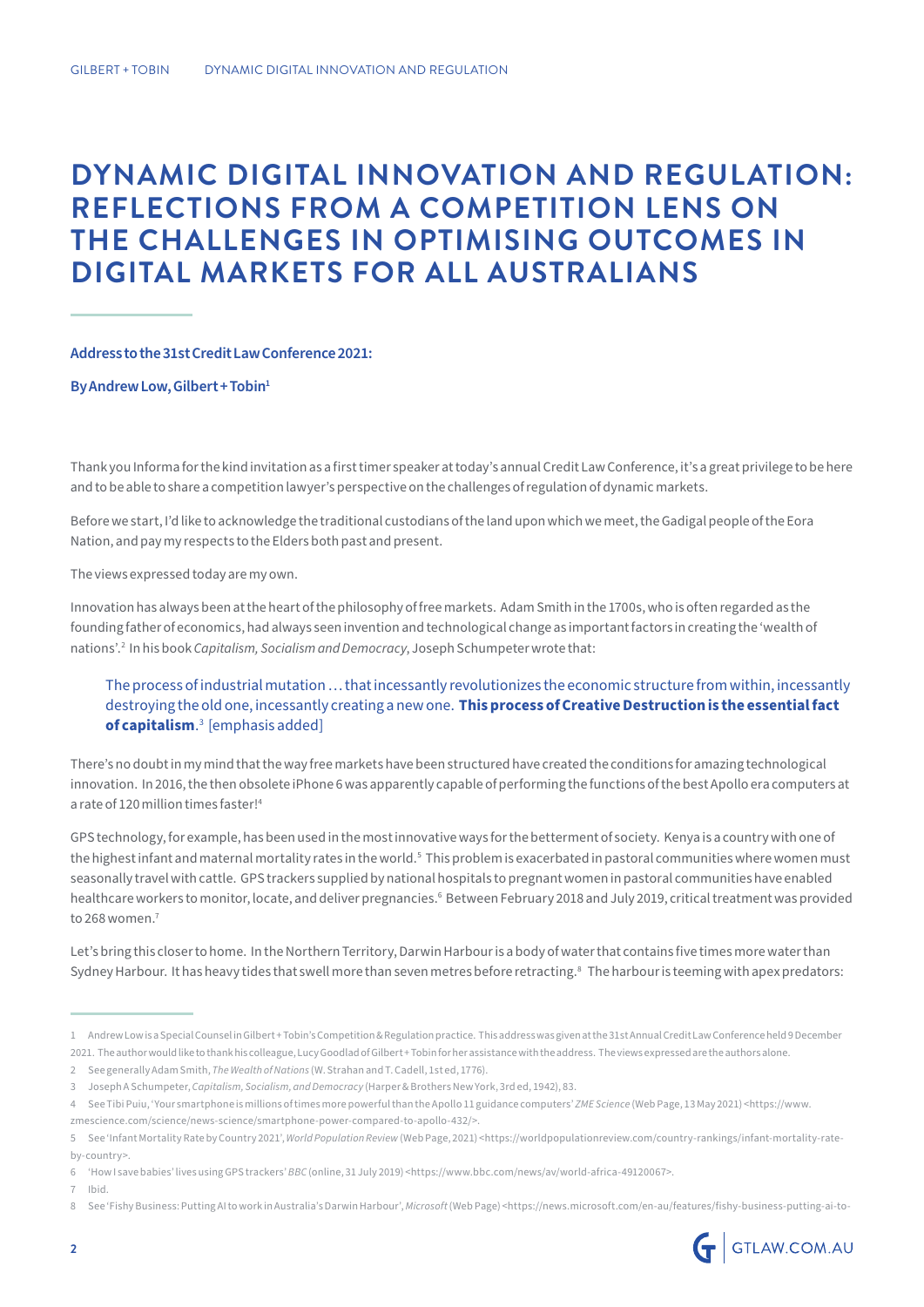saltwater crocodiles, and tiger, bull and hammerhead sharks. There, the Department of Primary Industry and Resources for the Northern Territory Government goes about ensuring fisheries' resources are sustainably managed and developed for future generations. To do so, a team of scientists are tasked with the necessary job of 'counting' fish in these waters, which involves dropping cameras into the harbour and subsequently wading through hours and hours of underwater footage. Amidst a debate about the potential impacts of artificial intelligence ('AI') on society, a collaboration between scientists and Microsoft engineers became an opportunity to test out the powers of AI as a force for good. They are now using AI facial recognition technology to recognise and count fish!9 This allows scientists to focus on more critical tasks.

However, the same technology and data that saves lives has also brought forth a very different reality. In 2018, a Canadian data consultant who previously worked at Cambridge Analytica released a cache of documents that gave rise to the Cambridge Analytica data scandal. In June 2019, many would have seen footage and photos of the Hong Kong protests; a feature of these images of protestors was the wearing masks.<sup>10</sup> The masks had a practical reason, being the protection against tear gas used against protestors. However, it also had a more important reason, as Forbes reported: Hong Kong protestors were also destroying facial recognition towers in protest at a surveillance state and the masks helped maintain anonymity.<sup>11</sup> The same technology used to count fish in the NT was also enabling a form of surveillance.

The point is, technology, incorporating big data and AI, is neither good nor bad, it is about use and misuse.

To me, this, in essence, reflects the "frenemy relationship" between competition regulation and innovation in debates about the digital market. Much has been said about the dominance and market power of large platforms, which often results in the delivering of significant benefits as well as significant harms. Competition policy is grappling with how to regulate this: how do we ensure that it maintains the conditions for innovation while ensuring that "permissionless innovation" isn't, in the long run, destroying the potential for innovation?

This is a big topic and there's no human way to cover it in one session. What I propose to do today is:

- 1. Tell the story of how competition law has been grappling with the issues of the digital economy in Australia. I will try and distil an otherwise complex maze of developments into a simple overview.
- 2. In doing so, the story prompts some interesting observations. I will share two of them with you, being:
	- a. Observations about the merits and challenges of having the competition regulator, the Australian Competition and Consumer Commission ('ACCC'), lead the charge to solve for issues in the digital economy.
	- b. Observations about how we regulate in a world of uncertainty.
- 3. I'll then close with some personal thoughts on the various developments in technology regulation.

## **COMPETITION LAW AND DIGITAL MARKETS**

It's useful to start at the beginning in Australia. On 4 December 2017 the then Treasurer directed the ACCC to conduct an 18-month long public inquiry into the impact of digital platforms on the state of competition in media and advertising services markets – becoming known as the Digital Platforms Inquiry ('DPI').<sup>12</sup> These Directions enliven certain investigatory powers of the ACCC to inquire into markets and report back on the Terms of Reference ('ToR').13 This Inquiry was part of a commitment by the Government as a condition of the then Senator, Nick Xenophon's support for significant legislative changes to media control and ownership laws under the *Broadcasting Services Act 1992* (Cth). This occurred in the wake of growing international interest from competition regulators in digital platforms and their conduct in the use and misuse of data and advertising practices, including the Cambridge Analytica data scandal.

zakdoffman/2019/08/26/hong-kong-exposes-both-sides-of-chinas-relentless-facial-recognition-machine/?sh=4c4d4e3d42b7>.

work-in-australias-darwin-harbour/>.

<sup>9</sup> Ibid.

<sup>10</sup> Jen Kirby, 'The Hong Kong government tired to ban face masks. Protestors are already defying it' *Vox* (online, 4 October 2019) <https://www.vox.com/

world/2019/10/4/20898568/hong-kong-protests-face-masks-ban-carrie-lam>.

<sup>11</sup> Zak Doffman, 'Hong Kong exposes both sides of China's relentless facial recognition machine' *Forbes* (online, 26 August 2019) <https://www.forbes.com/sites/

<sup>12</sup> *Competition and Consumer Act 2010* (Cth) s 95H(1).

<sup>13</sup> See generally Australian Competition and Consumer Commission, *Digital Platforms Inquiry* (Terms of Reference, 4 December 2017).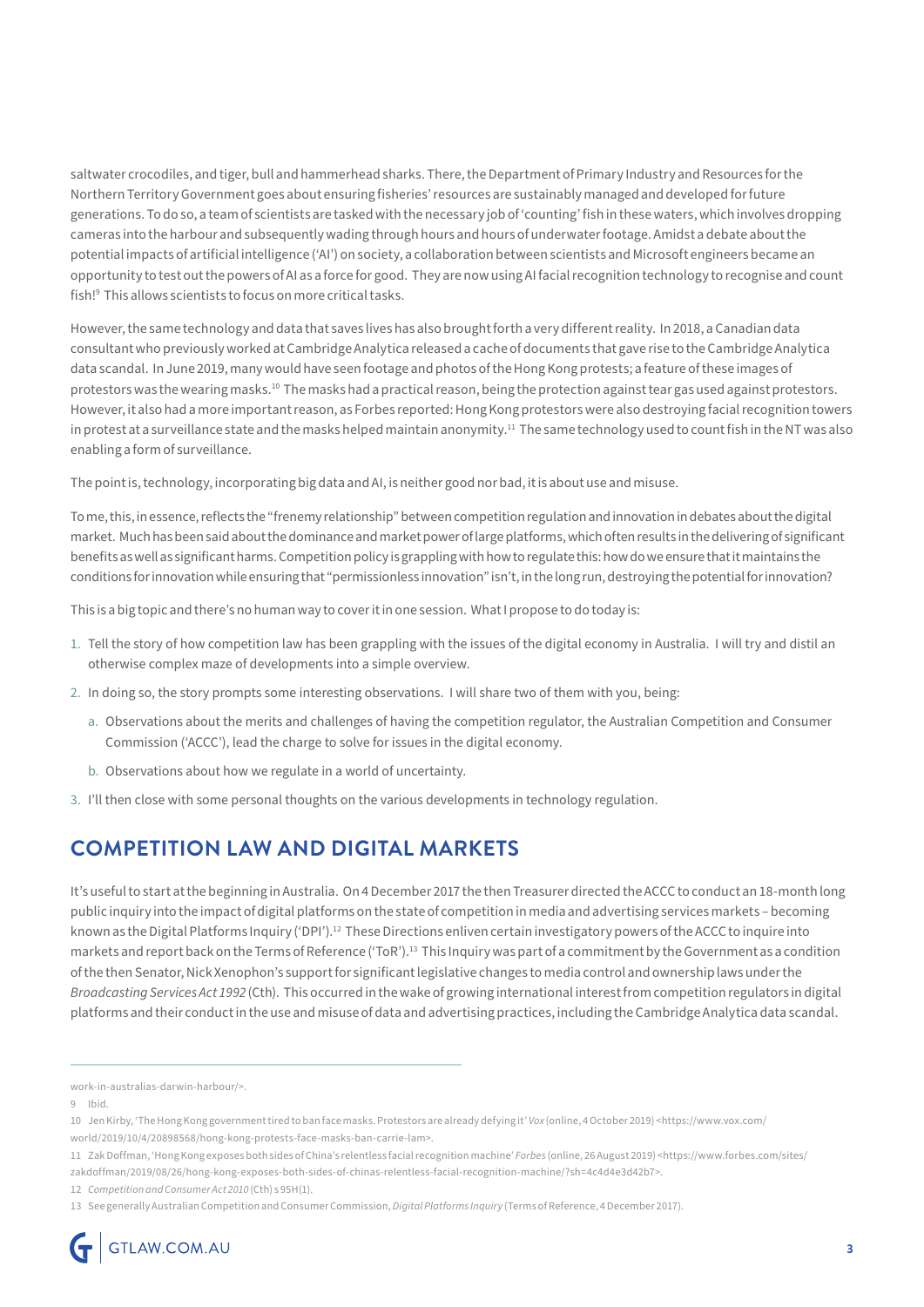Back then, the DPI was touted as a 'world's first' Inquiry into Digital Platforms that goes to 'the heart of their business models'.14 The ToR were arguably sufficiently broad to cover a wholesale review of digital platforms' business practices; however, it is apparent and unsurprising that the ToR primarily focused on digital platforms' impact on competition in media and advertising markets.

In short, the DPI focussed on the interaction between significant platforms which were, through their superior data practices and vast share of user attention, supposedly pulling advertising dollars away from news media. There were also a range of issues associated with the inability to commercially deal or bargain with these large platforms, lack of transparency in ad markets, privacy and consumer vulnerability online.

After 18 months, on 26 July 2019, the ACCC's Final Report was released and outlined 23 specific recommendations for reform, five of which were competition-specific.<sup>15</sup> They included recommendations for:

- + Broader merger laws under section 50 of the *Competition and Consumer Act 2010* (Cth) ('CCA') to factor in, amongst other things, potential lessening of competition caused by mergers that removed 'potential competition' (as opposed to actual competition) and data aggregation as a consequence of mergers. The concern here is that large digital platforms have established their dominance in no small part due to the number of acquisitions made and this was by killing off potential competitors or hoarding data. The ACCC has suggested that the large number of acquisitions undertaken by digital platforms has helped establish their dominance and may have had the effect of removing potential competitors;<sup>16</sup>
- + Choice of default search engine and internet browsers on Android phones. Interestingly the Inquiry was silent on Apple and its 58% share of mobile devices, as the DPI was focussed on digital platforms that did impacted news media;
- + A new branch within the ACCC to monitor digital platforms and an ongoing 5-year monitoring inquiry to allow it to do so; and
- + A new prohibition on 'unfair trading practices', prompted by a sense that the current 'unconscionable conduct' standard in the *Australian Consumer Law* was too high a threshold to deal with unfair practices online.

There were also a suite of media-specific recommendations, notably the *News Media Bargaining Code*. Most of the recommendations were supported by the Government,17 and the *News Media Bargaining Code* came into effect on 3 March 2021. The ACCC Digital Platforms Branch was established in late 2019. In early 2020, a further digital platforms monitoring inquiry ('DPSI') was directed until 2025, and a separate inquiry into digital advertising services was directed subsequently released on 28 September 2021.<sup>18</sup>

In essence, the answer given in response to the problem posed was to consider broader laws, higher penalties for 'unfair practices', and more monitoring.

The DPI really shaped the direction for competition law regulation of the digital economy in the subsequent years.

The ACCC is actively monitoring the digital economy. In the DPSI, the ACCC is examining specific sectors across the digital economy and reporting every 6 months over 5 years. The interim reports focus on search engines, social media, online private messaging, digital content aggregation, media referral services and electronic marketplaces. To date, three reports have been produced:

- + The first, on online private messaging, focuses on power imbalances leading to unfair contract terms, data collection, tracking and privacy in relation to services offered by providers of online messaging platforms;<sup>19</sup>
- + The second examines app marketplaces, noting the significant market power owned by Apple and Google through their respective App Stores, and flagging revisiting these concerns in a later report;<sup>20</sup> and

15 See generally Australian Competition and Consumer Commission, *Digital Platforms Inquiry* (Final Report, 26 July 2019).

<sup>20</sup> See Gina Cass-Gottlieb, 'Digital Platforms Services Inquiry: ACCC releases App Marketplaces Interim Report', *Gilbert + Tobin* (Insight, 10 May 2021) <https://www.gtlaw.



<sup>14</sup> See Elizabeth Avery, Andrew Low and Anna Belgiorno-Nettis, 'Digital Platforms the Focus of a "World First" Inquiry' *Gilbert + Tobin* (Blog Post, 12 December 2017) <https://www.gtlaw.com.au/insights/digital-platforms-focus-world-first-inquiry>.

<sup>16</sup> Eg ibid 79.

<sup>17</sup> See Gilbert + Tobin, *Government's Response to the DPI – A Roadmap for Reform in the Digital Age* (12 December 2019) <https://cdn.brandfolder.io/3RTTK3BV/as/ q2dysv-k64fk-syokf/Government\_response\_to\_the\_DPI\_-\_A\_Roadmap\_for\_reform\_in\_the\_digital\_age.pdf>.

<sup>18</sup> See Elizabeth Avery and Andrew Low, 'The ACCC begins 2020 with a bang, announcing two new inquiries into digital platforms and advertising', *Gilbert + Tobin* (Insight, 18 February 2020) <https://www.gtlaw.com.au/insights/accc-begins-2020-bang-announcing-two-new-inquiries-digital-platforms-advertising>.

<sup>19</sup> See Elizabeth Avery et al, 'ACCC releases Digital Platforms Services Inquiry Interim Report on Online Private Messaging', *Gilbert + Tobin* (Insight, 23 October 2020) <https://www.gtlaw.com.au/insights/accc-releases-digital-platforms-services-inquiry-interim-report-online-private-messaging>.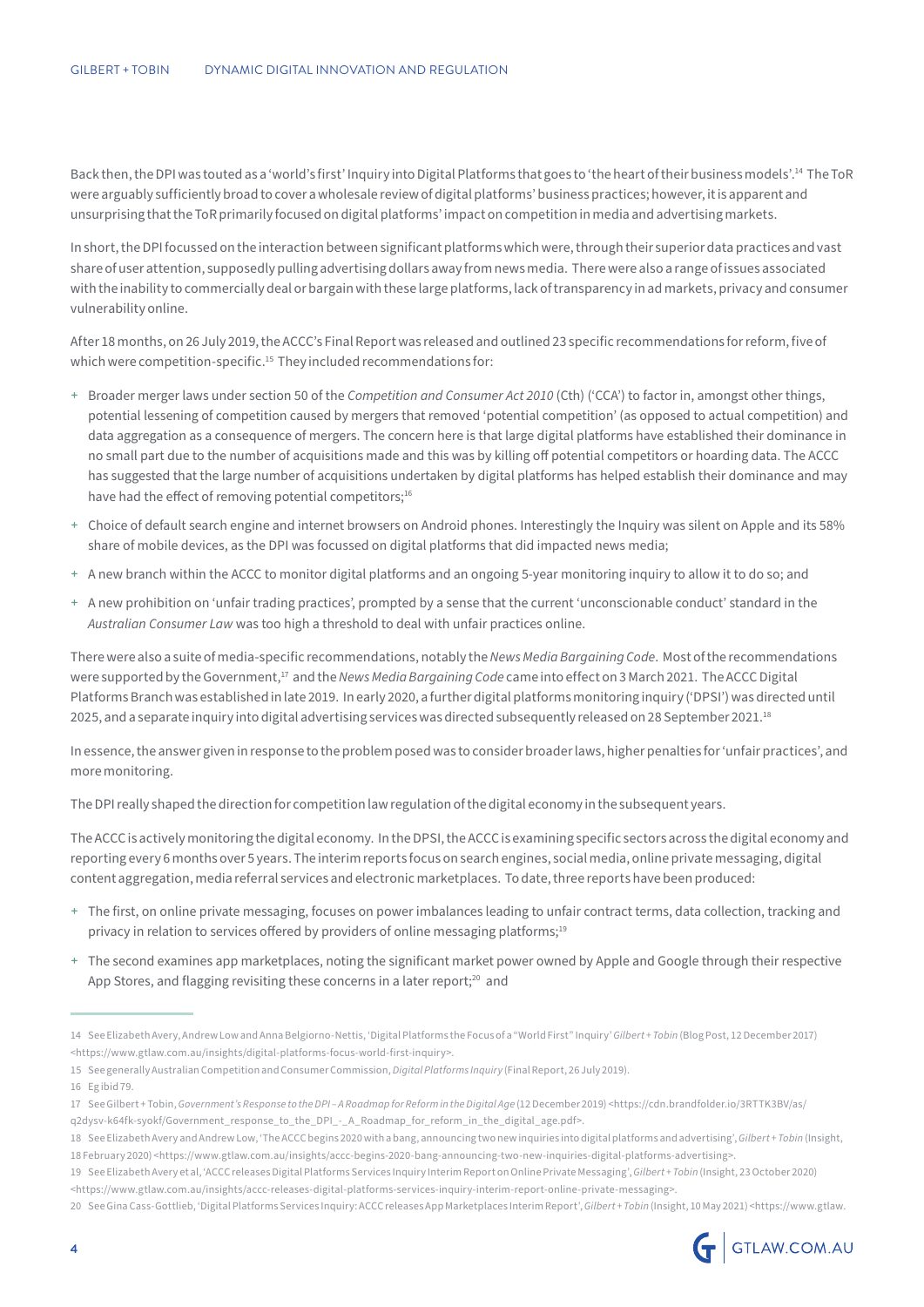+ The latest report, published in September 2021, focused on web browser and search engine choices for consumers with particular emphasis on the entrenched market power of Google Search on mobile devices.<sup>21</sup>

The ACCC is also actively enforcing in the digital economy. Following the publication of the DPI in July 2019, the ACCC has taken a number of enforcement actions in digital markets, including:

- + Commencing proceedings against Google over Android's data collection and retention practices;<sup>22</sup>
- Commencing proceedings against HealthEngine for misleading and deceptive data practices;<sup>23</sup> and
- Commencing proceedings against Google, alleging it had misled consumers about the use of personal data since June 2016;<sup>24</sup>
- + Commencing proceedings against Facebook over its promotion of its Onavo Protect data protection app;25 and
- + Investigating into Google's acquisition of Fitbit.26

What we are seeing is that concerns about regulation of dynamic markets are being led by the ACCC. This isn't unique to Australia, as competition regulators across the world lead the charge in addressing what I would coin as the issue of 'permissionless innovation' leading to 'significant economic dominance and therefore political power'. In part, this may be a tribute to the degree of trust and confidence in the ACCC as a regulator. There is also some logic that the market regulator is the appropriate institution to address market conduct of businesses.

Some interesting questions arise from these developments.

## **SHOULD A REGULATOR-SPECIFIC LED POLICY DESIGN BE ASSUMED TO BE A GOOD THING?**

While the ACCC is heavily engaging in regulation of big tech, the first question is whether a regulator-specific led policy design should be assumed to be a good thing? There are a few observations I would share with you on this question:

First, the policy objective of competition could potentially override others.

Competition law is not the panacea for all things digital. Competition laws play a critical supporting role in a free market economy. Traditionally, it rests on the premise that a well-functioning free market economy delivers greatest consumer welfare through the delivery of productive, allocative and dynamic efficiency, or at least better than a government regulated one. Competition laws in that framework had a fairly straightforward objective: *ensuring that private parties did not create market power other than as a result of superior ingenuity and individual endeavours.* 

These objectives are not necessarily consistent with other policy objectives. For example, the over protection of privacy can come at the cost of innovation and increased competition.

On 26 April 2021, Apple iOS 14.5 released its 'app tracking transparency' (ATT) framework.27 Effectively, it shut off a stream of data that app developers, measurement companies, and advertisers used to link user behaviour across apps and mobile websites. Many publishers such as news outlets and e-commerce operations relied on this data to reach customers more efficiently.<sup>28</sup> At the same time

com.au/insights/digital-platforms-services-inquiry-accc-releases-app-marketplaces-interim-report>.

<sup>21</sup> See Elizabeth Avery, Louise Klamka and Asha Keaney, 'ACCC Digital Platforms Services Inquiry Third Interim Report: web browsers and search services', *Gilbert + Tobin* 

<sup>(</sup>Insight, 11 November 2021) <https://www.gtlaw.com.au/knowledge/accc-digital-platforms-services-inquiry-third-interim-report-web-browsers-search-services>.

<sup>22</sup> *Australian Competition and Consumer Commission v Google LLC* [2021] FCA 971.

<sup>23</sup> *Australian Competition and Consumer Commission v HealthEngine Pty Ltd* [2020] FCA 1203.

<sup>24</sup> *Australian Competition and Consumer Commission v Google LLC* [2021] FCA 1172.

<sup>25</sup> *Australian Competition and Consumer Commission v Facebook, Inc* [2021] FCA 244.

<sup>26</sup> See 'Google LLC proposed acquisition of Fitbit Inc', *ACCC* (Public Informal merger review portfolio) < https://www.accc.gov.au/public-registers/mergers-registers/ public-informal-merger-reviews/google-llc-proposed-acquisition-of-fitbit-inc>.

<sup>27</sup> See more Alison DeNisco Rayome, 'This iPhone setting can stop ads from following you across the web', *CNet* (web page, 9 November 2021) <https://www.cnet.com/ tech/services-and-software/iphone-privacy-setting-stop-ads-tracking-you/>.

<sup>28</sup> Kate O'Flaherty, 'Facebook adjusts ad measurement as Apple's privacy features hit', *Forbes* (online, 30 October 2021) < https://www.forbes.com/sites/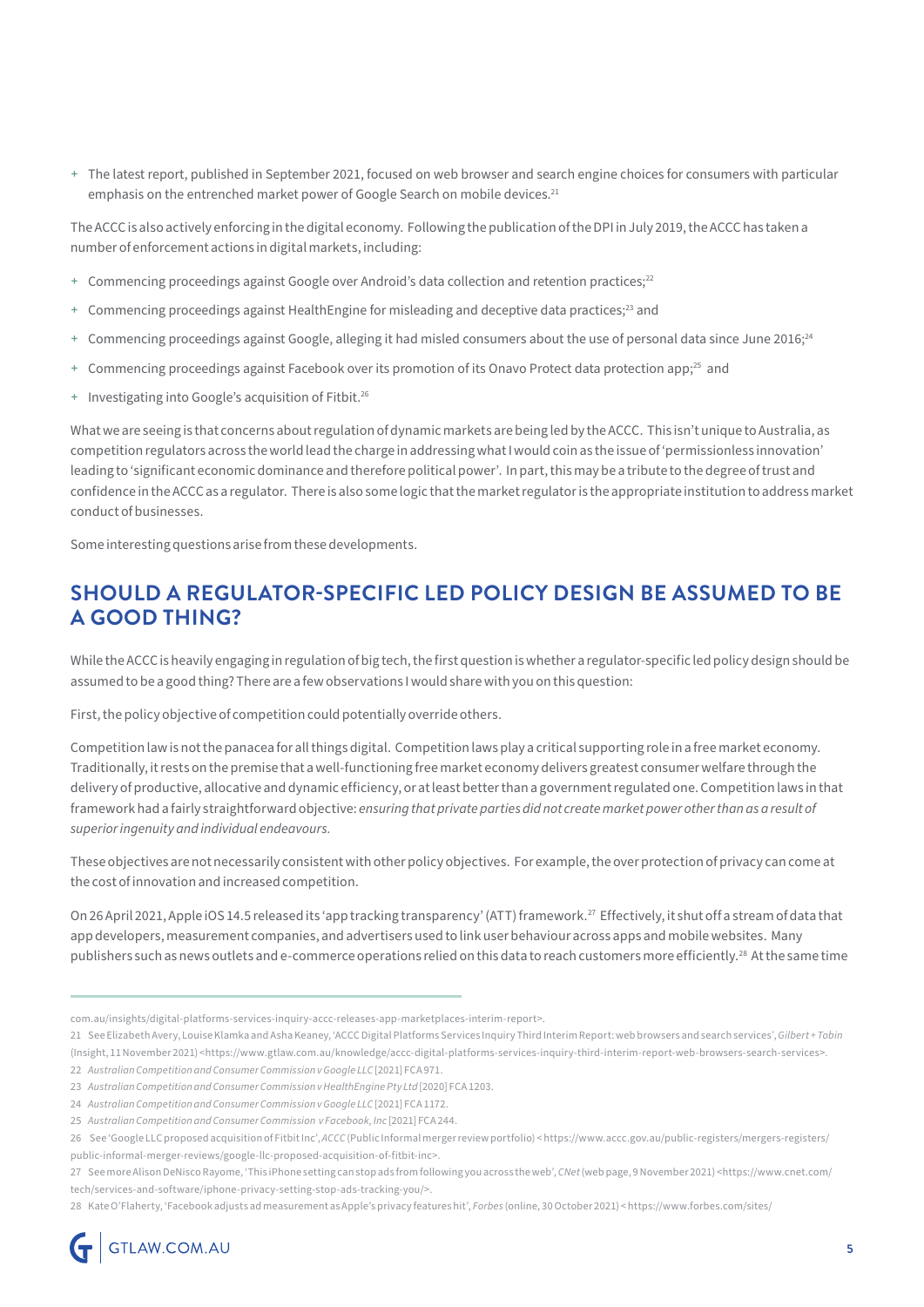Apple to pushed adoption of its own target advertising solution (SKAdNetwork or SKAN). What do you think about this situation? Is this Apple seeking to position itself as a leader in privacy protection? Or is it opportunistically stifling innovation and competition from third parties in favour of its own ecosystem under the guise of privacy?

These inconsistencies in policy objectives are not new. We expect our existing legislative regimes to make trade-offs between these rights based on a value judgment arrived at through a democratic process. Does overreliance on our competition-regulator put consideration of broader value trade-offs for Australia at risk? Do we risk over-expansion of one set of laws without an eye to other social values?

The way competition laws address the issue of data aggregation is another example that illustrates this issue. Competition regulators globally are concerned with the aggregation of data in one party. The fear is that too much control or access to data by one party will, in turn, result in entrenching a party's dominance (as smaller competitors who are not as large are unable to replicate the data sets and leverage data to the same degree – and in the long run not given an opportunity to displace the dominant provider). This is reflected in the ACCC's Statement of Issues in its review of Google's acquisition of Fitbit:

#### The ACCC is concerned about the potential for the acquisition to reduce the (limited) competitive constraint on Google arising from the threat of expansion or new entry… This is underpinned by the considerable data advantage it holds over its rivals.29

This focus on the potential harms of aggregating data through mergers is reflected in the legislative 'ask' of the ACCC, which is to consider if the transaction substantially lessens competition. It is not being asked to consider if the transaction improves competition or innovation. That is a different test.

Contrast this fear of aggregation of data with the views of the transaction expressed by the Founder of Fitbit, James Park:

#### 'Google is an ideal partner to advance our mission. With Google's resources and global platform, Fitbit will be able to accelerate innovation in the wearables category, scale faster, and make health even more accessible to everyone.'30

This view of data aggregation may be confusing to those who are fintechs and innovators. It would be perfectly valid if you found it strange that we would prevent data aggregation in circumstances where arguably the vast aggregation of data and the ability to interpret that data is in part responsible for the amazing innovations we see and enjoy today. As the Organisation for Economic Cooperation and Development ('OECD') notes:

'Data-driven innovation forms a key pillar in 21st century sources of growth. The confluence of several trends, including the increasing migration of socio-economic activities to the internet and the decline in the cost of data collection, storage and processing, are leading to the generation and use of huge volumes of data… These large data sets are becoming a core asset in the economy, fostering new industries, processes and products and creating significant competitive advantage.'31

The application of competition laws to conceptualise data within a traditional economic framework of an 'asset' that – like shares – can substantially lessen competition results in a framework where competition laws (as they are enforced against specific corporations on a case by case basis) are making judgments on who should and who should not have data – and how it should be used. Basically, we like data when it leads to innovation, but we don't want that innovation to be led by people who are too big. This is an uncomfortable proposition if competition policy is intended to encourage innovation.

My second observation is about the potential crowding out effects of a strong regulator.

We should all take comfort in the additional resources dedicated to the ACCC to monitor and investigate the digital economy, and to

<sup>31</sup> Organisation for Economic Cooperation and Development, 'Data-driven innovation for growth and well-being', *OECD* (Insight) < https://www.oecd.org/science/ data-driven-innovation.htm>.



kateoflahertyuk/2021/10/30/apples-stunning-new-strike-to-facebook-is-a-mind-blowing-success/?sh=6f1242e6ff93>.

<sup>29</sup> ACCC, *Google LLC – proposed acquisition of Fitbit Inc* (Statement of Issues, 18 June 2020) 3-4.

<sup>30</sup> 'Fitbit to be acquired by Google', *Fitbit* (Press Release, 1 November 2019) <https://investor.fitbit.com/press-releases/press-release-details/2019/Fitbit-to-Be-Acquiredby-Google/default.aspx>.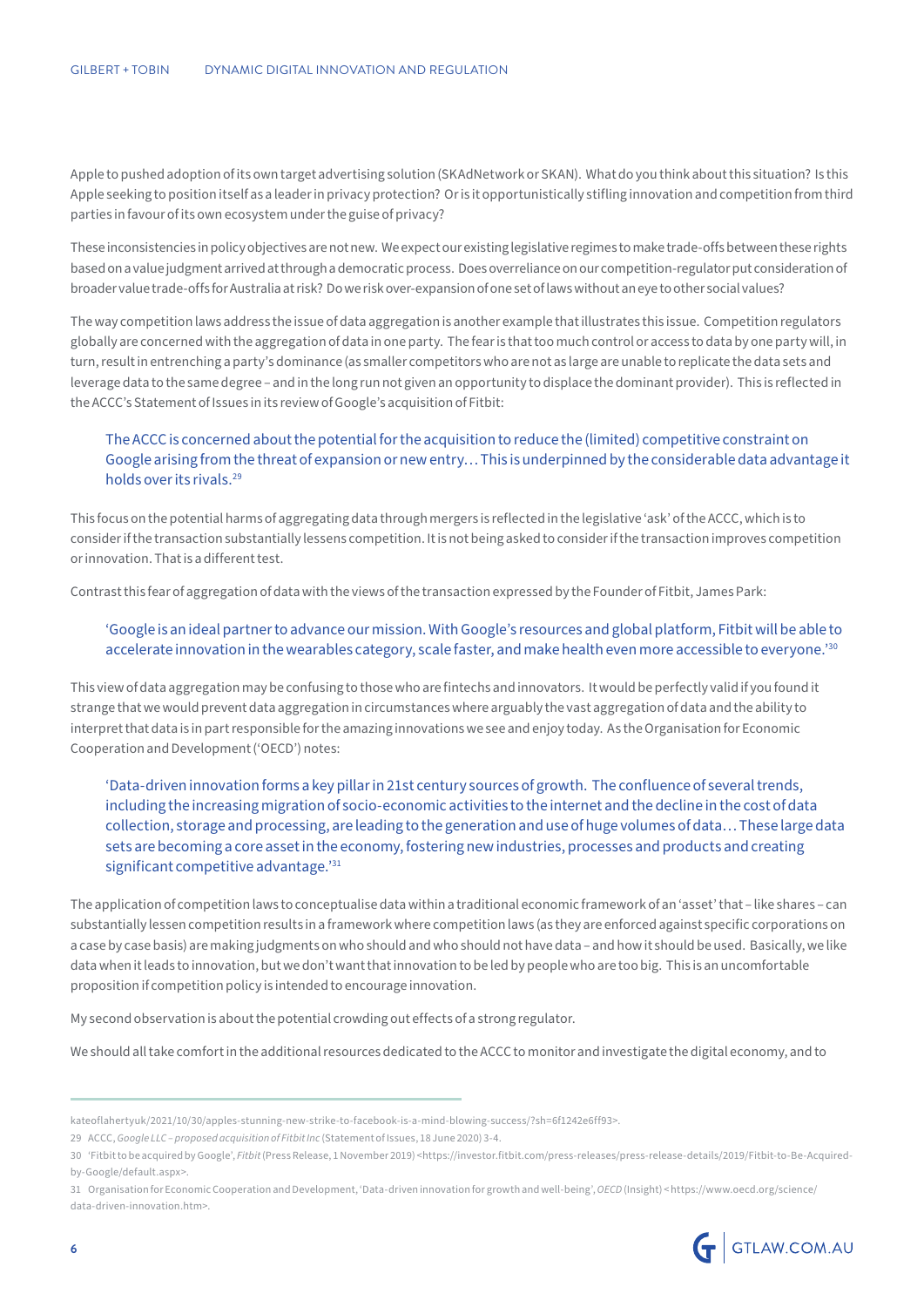take the lead on privacy and media reforms. This is of significant importance. But is our growing expectation of the ACCC to solve these issues creating a crowding out effect on other regulators?

I was watching the streaming of the recent Parliamentary Joint Committee Inquiry on Mobile Payment and Digital Wallet Financial Services ('PJC Inquiry') over three days.<sup>32</sup> One of the topics of debate was Apple Pay's dominance in mobile wallet payments, which is of particular significance given the rapid shift in consumer preferences from 'traditional' banknote transactions in favour of effecting in-person and online transactions via digital wallets.<sup>33</sup>

Evidence was given by the ACCC, the Reserve Bank of Australia ('RBA'), the Australian Prudential Regulation Authority ('APRA') and the Australia Securities and Investments Commission ('ASIC'). The hearings brought to light the difficulties of regulator crowding out effects. The ACCC expressed concern over Apple's emerging gatekeeper role, derived from its control over a gateway to offer services to customers. The ACCC and the Treasury considered that Apple's exclusive NFC access raises significant competition concerns that could culminate in the foreclosure of rivals. The RBA expressed similar sentiments, explaining the potential for Apple to develop a stronger negotiating position that could make it difficult for smaller firms to compete.

However, despite agreement on the issues, there appeared to be a difference in opinion as to who was responsible. Over the public hearings, the RBA told the committee:

**While the case for regulatory attention on digital wallets appears to be growing, it is unclear that the Bank currently has regulatory powers in this area. Accordingly, it is likely that the ACCC would take the lead**, with cooperation from the Bank, should competition issues warrant regulatory scrutiny. For example, the limits to the Bank's powers in this area could affect the Bank's ability to seek relevant data or other information from wallet providers. [emphasis added]

The ACCC's evidence was:

Regulation of the financial sector is not our responsibility. That's probably a question better directed at Treasury and the Reserve Bank.

The PJC Recommendation 10 was to suggest it be the ACCC's job to investigate.

These issues straddle the line between competition and payments regulation. Who should own this? The RBA is responsible for promoting the safety and efficiency of the payments system and through the *Payment Systems (Regulation) Act 1998* (Cth); and the ACCC is responsible for enforcing the *CCA*.

That the ACCC has been recommended to take the lead in assessing the issue is a testament to the confidence and efficacy of the regulator but will it produce an outcome with too much of a competition-focussed lens? That is, will it mean our assessment is focussed on a substantial lessening of competition ('SLC') test only as opposed to conceptualising whether this presents a systemic risk of disintermediation of the payment system by one large tech platform (in turn impacting competition)? Have we inadvertently crowded out our payments regulator?

These are moving issues. Just yesterday there were media releases that new laws would be proposed by Treasury to expand the RBA's powers early next year.34

Let's contrast these developments with Europe. While these issues have been explored since 2015 and culminated in the proposed

<sup>32</sup> See Parliamentary Joint Committee on Corporations and Financial Services, *Mobile Payment and Digital Wallet Financial Services* (Report, October 2021) <https:// parlinfo.aph.gov.au/parlInfo/download/committees/reportjnt/024736/toc\_pdf/MobilePaymentandDigitalWalletFinancialServices.pdf;fileType=application%2Fpdf>. 33 Philip Lowe, 'Payments: The Future? (Speech, Address to the Australian Payments Network Summit 2021, 9 December 2021).

<sup>34</sup> See James Eyers, Patrick Durkin and John Kehoe, 'Afterpay fees may be passed on to shoppers', *Australian Financial Review* (online, 8 December 2021) <https://www.afr. com/companies/financial-services/afterpay-fees-could-be-passed-on-to-consumers-20211208-p59fve>. See also Jessica Sier and James Eyers, 'Who will win the buy now, pay later battle?', *Australian Financial Review* (online, 16 July 2021) <https://www.afr.com/technology/who-will-win-the-buy-now-pay-later-battle-20210715-p58a3p>.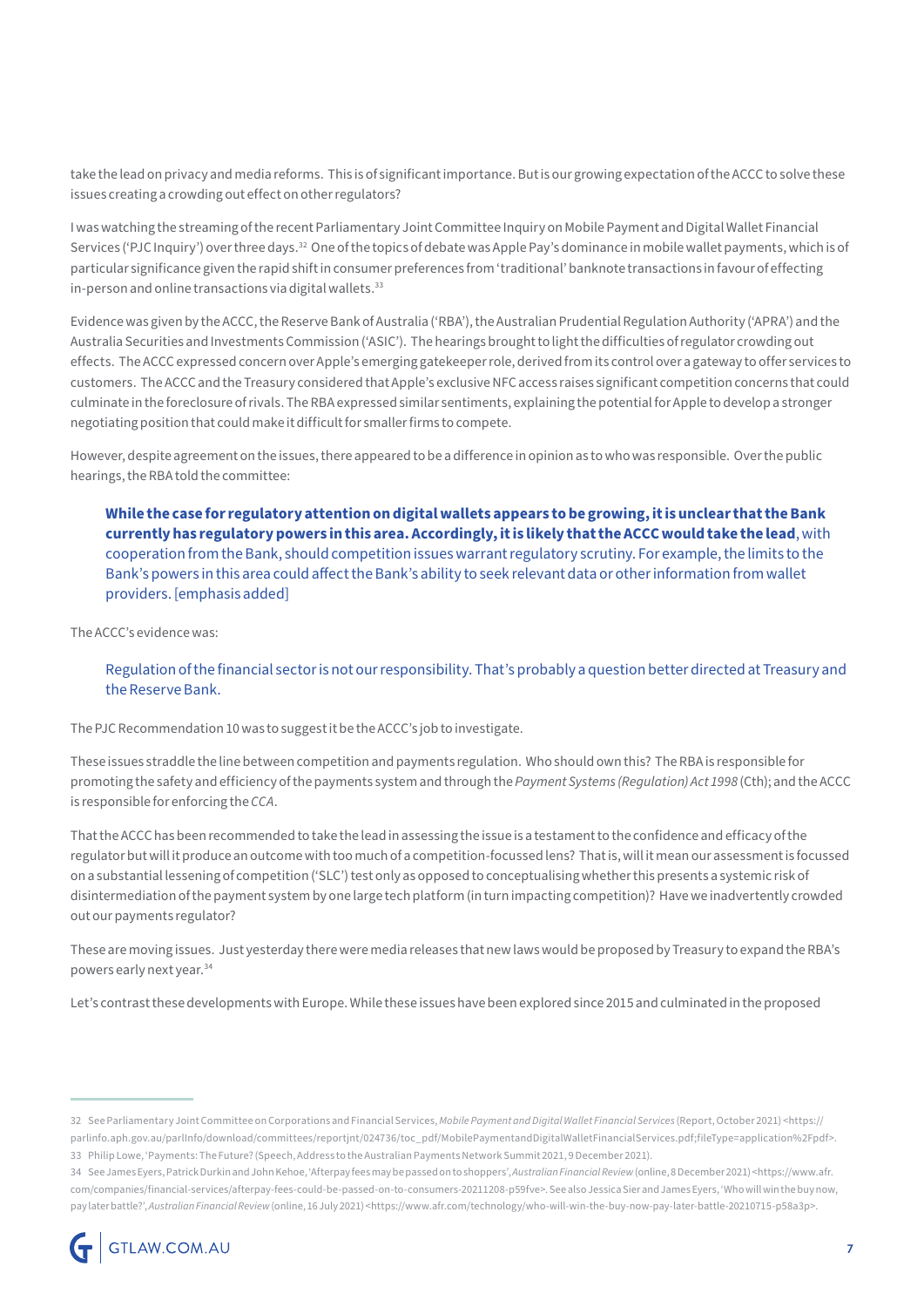legislation in the *Digital Markets Act*,<sup>35</sup> and Germany's *Lex Apple Pay*.<sup>36</sup> It's not certain which approach is right or wrong, but it is certain that Australia is well-behind global thinking on this issue.

My third observation is whether regulation policy led by a competition regulator will inevitably reflect that regulator's institutional character or specific capability in the policy solutions it proposes?

For competition regulators, that capability is couched primarily in enforcement capability, that is, to investigate and seek significant penalties for conduct that is considered a contravention. In this way the ACCC is an effective competition and consumer enforcement agency, and from the DPI, three significant proceedings have been commenced by the ACCC.

The ACCC's primary mode of engagement therefore is to identify problems and propose solutions for those specific problems; a 'problem-solution' lens. This is useful in enforcement but necessarily a narrow lens for considering the complexity of digital markets. For example, while the DPI was touted as the comprehensive examination of digital platform behaviour in Australia it is important to note that (1) Google and Facebook aren't the 'digital economy' (and seems to have missed important players such as Apple), and (2) media and advertising industries were not the only industries 'disrupted' by digital platforms.

I want to take moment to contrast the DPI recommendations with the review undertaken for the UK Government – around the same time as the DPI – by a specially constituted panel of experts lead by the former Chief Economist to President Obama, Prof Jason Furman.37 The Furman Report has much in common with the ACCC's DPI Report, but there are subtle and important differences in approach to the challenges of the digital economy. The Furman Report emphasised ex ante co-regulatory approach to identifying permitted and non-permitted behaviour:

The approach should combine participation and consultation with the scope for regulatory enforcement… it should only intervene where doing so is effective and proportionate to achieve competitive aims. Where this is the case, the Panel wants to introduce a system where industry has greater clarity and confidence over what constitutes acceptable practice and the rules that apply. The best way of achieving these outcomes is through introduction of a digital platform code of conduct… developed collaboratively… with platforms and other affected parties. This will provide the opportunity to clarify what constitutes unfair or unacceptable conduct.38

In 2020, the UK Government expressed its intention to implement most of the recommendations from the Furman Report.

## **HOW DOES OUR SITUATION LOOK COMPARED TO OTHER GLOBAL DEVELOPMENTS?**

It's useful to contrast the ongoing Inquiry-report-monitor phase Australia is going through today as compared to other developed economies on these issues.

In Europe, the Digital Single Market strategy undertook a wholesale review of the digital markets from 6 May 2015.39 It considered whether EU's single market was fit for the digital age including – shaping the digital single market to open up opportunities for people and businesses and enhance Europe's position as a world leader in the digital economy, boosting EU's digital industry (eg, ensuring SMEs and non-tech industries benefit from digital innovations), building a EU data economy, improving connectivity and access, investing in network technologies, creating digital society and supporting trust and security.

The Digital Single Market Strategy triggered the introduction of the *Digital Markets Act*, which was proposed on 15 December 2020. The DMA is broad ranging focused on all aspects of the digital economy. It did not propose over-regulation of all players, and where it had specific concerns, it sought to designate company-specific obligations (in the same way Australia does for the telecommunications

37 *Unlocking Digital Competition – Report of the Digital Competition Expert Panel* (Report, March 2019) ('Furman Report').

38 Ibid 55—58.

<sup>39</sup> What is the Digital Single Market About', *Eurostat* (Web Page) < https://ec.europa.eu/eurostat/cache/infographs/ict/bloc-4.html>.



<sup>35</sup> See European Commission, 'The Digital Markets Act: ensuring fair and open digital markets', *European Commission* (Web page) <https://ec.europa.eu/info/strategy/ priorities-2019-2024/europe-fit-digital-age/digital-markets-act-ensuring-fair-and-open-digital-markets\_en>.

<sup>36</sup> Dr Susan Grohé, 'Lex Apply Pay – Take Two', *Pay Tech Law* (Web Page, 17 May 2021) <https://paytechlaw.com/en/lex-apple-pay-take-two-zag/>.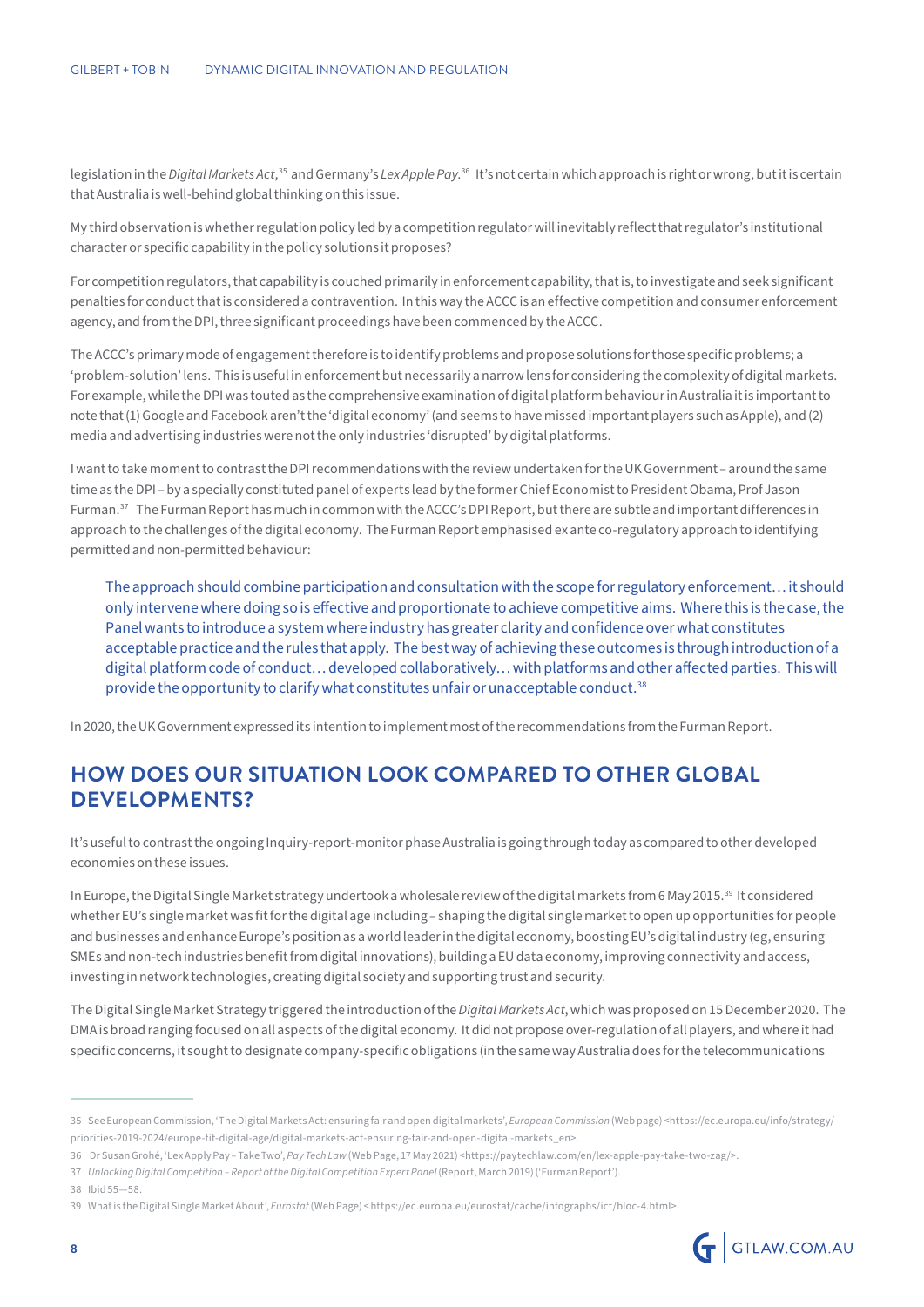industry). It doesn't presume that all suppliers in the digital economy are a large digital platform.

In the US, following the Stigler Report,<sup>40</sup> there were a series of House of Representative hearings. These resulted in five legislative bills being debated in the legislature which specifically focus on killer acquisitions, self-preferencing, data interoperability, data portability and monopolisation.<sup>41</sup>

In the APAC region, governments are considering *ex-ante* regulation to address data collection and retention practices by digital platforms. On 17 February 2021, the Japan Fair Trade Commission ('JFTC') released its Final Report Regarding Digital Advertising.<sup>42</sup> The report in effect provided a series of ex ante guidance to businesses around the regulator's expectations of how business would conduct themselves with respect to digital advertising online, including when the JFTC would consider a lack of clarity of privacy policy or use of information would be problematic (i.e., lack of availability of audience data to publishers).

My observation is not that these forms of regulation are necessarily correct, but they have inherently led to, over the four years since the DPI was commenced, a stark contrast to where we are at in Australia.

While regulators need to and are expected to be active on these issues, we should not be quick to assume that a regulator-specific led policy agenda, or over-focus and over-reliance on competition regulators to determine the appropriate means for regulating the economy, necessarily lead to overall positive outcomes. Policy needs to have a broad perspective and engage with broader value trade-offs beyond one policy design.

## **ANOTHER INTERESTING OBSERVATION ARISING FROM OUR DEVELOPMENTS IS HOW WE GRAPPLE WITH REGULATION OF UNCERTAIN ENVIRONMENTS.**

In competition law, one of the key issues that regulators are grappling with is the highly dynamic nature of digital markets, and the difficulties of predicting how small actions today could have significant impacts on competition in the future. This is specifically relevant for merger control.

Under section 50 of the *CCA*, mergers are prohibited if they have the effect or likely effect of substantially lessening competition. It is a forward-looking analysis. It is also challenged by the fact that there are strong incentives to intervene before mergers are consummated:

- + Mergers, once consummated, are difficult to unwind.
- + Under the CCA, unilateral conduct engaged in once a merger is consummated is not prohibited unless that party has a substantial degree of market power and engaged in conduct that has the purpose, effect or likely effect of SLC in that market or another market in which it supplies or acquires goods. These misuse of market power prohibitions are incredibly difficult to prosecute and don't capture the range of purely legal economic activity that could lessen competition.

Accordingly, the opportunity for the regulator to prohibit a party gaining dominance (and therefore structurally distorting competition in markets) is at the time of merger.

This sentiment is shared by competition regulators worldwide, including the ACCC who on 27 August 2021 outline the need for merger control reform.43 For those of you who are unfamiliar, mergers in Australia are prohibited if they have the effect or likely effect of substantially lessening competition, such potential assessed against a counterfactual in the future with or without the merger having regard to *'a real chance not remote and grounded in commercial reality'*. In his speech heralding the need for merger law reform, ACCC Chair, Mr Rod Sims, stated that:

42 See 'Final Report Regarding Digital Advertising' (Press Release, February 2021) <https://www.jftc.go.jp/en/pressreleases/yearly-2021/February/210217.html>.

<sup>40</sup> Stigler Centre, *Stigler Committee on Digital Platforms* (Final Report, 16 September 2019).

<sup>41</sup> See 'House antitrust subcommittee unveils five big tech antitrust bills' *Reuters* (Web page, 15 June 2021) https://www.reuters.com/legal/legalindustry/houseantitrust-subcommittee-unveils-five-big-tech-antitrust-bills-2021-06-14/>.

<sup>43</sup> See more Elizabeth Avery et al, 'ACCC heralds its proposal to reform the Australian merger control regime', *Gilbert + Tobin* (Insight, 31 August 2021) <https://www.gtlaw. com.au/knowledge/accc-heralds-its-proposal-reform-australian-merger-control-regime>.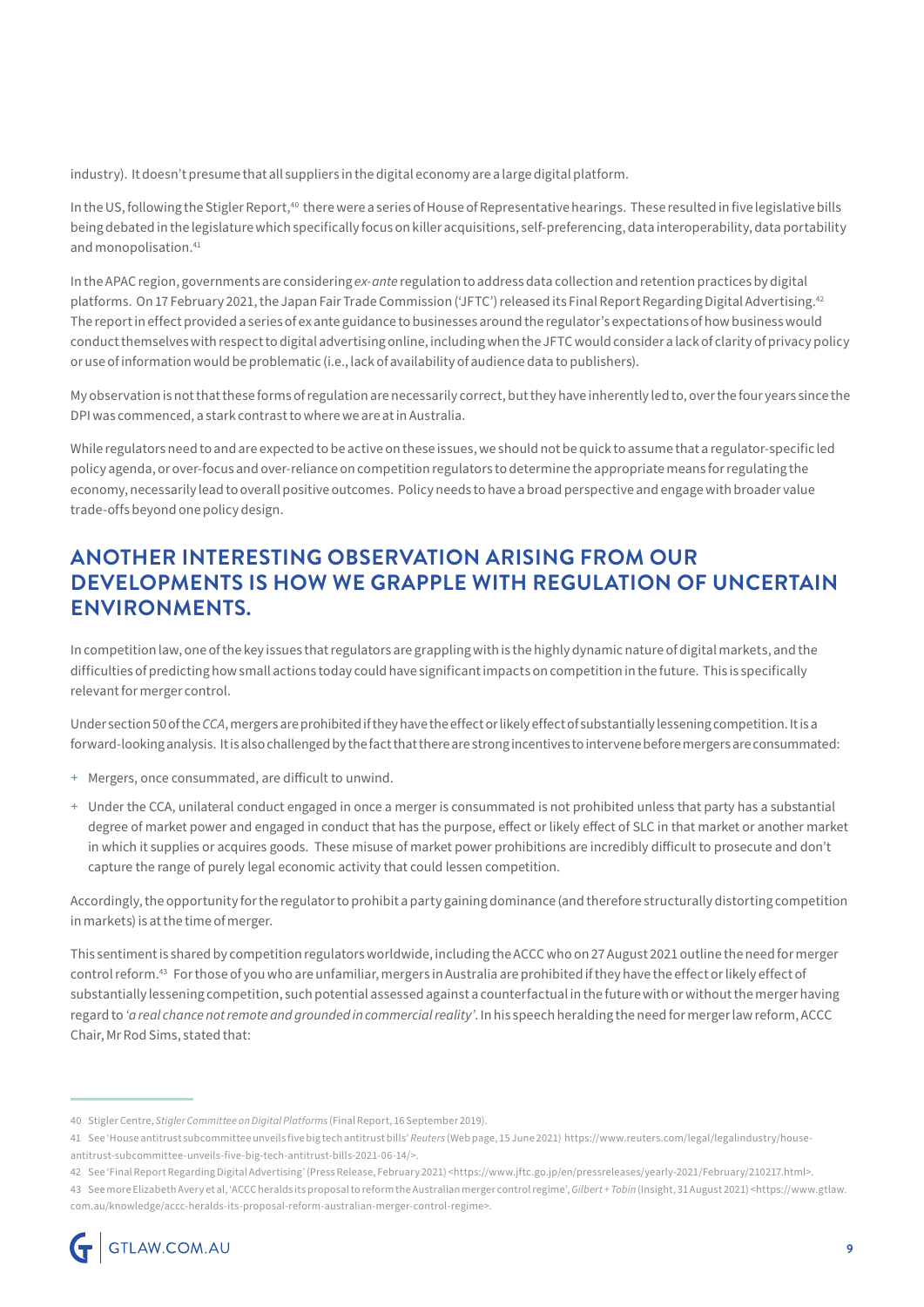The key challenge for merger control is to distinguish between acquisitions that substantially lessen competition and those that do not, and are benign. It is a forward-looking exercise that involves inherent uncertainty.

However, uncertainty should not make clearance the default, which is where we are today. This is a crucial point.

…

Our current merger law does not capture acquisitions by digital platforms where there is a relatively low probability of a lessening of competition but, if it occurs, the impact is likely to be very substantial and long-lasting. It also does not adequately capture acquisitions that may enable a platform to leverage its existing dominance or control of data into market power in related markets.

…

While this shortcoming is not limited to acquisitions in digital markets, it certainly has been amplified by the growth of digital platforms where a strategy of acquiring nascent rivals can, and likely is, being used to protect positions of very substantial and long-lasting market power.

…

Regardless, it is beyond debate that acquisitions have taken place that have contributed significantly to the substantial market power of the digital platforms. With the benefit of hindsight, they should not have been allowed to proceed.<sup>44</sup>

The ACCC recognised that there is difficulty in predicting the future, in a rapidly changing market and there are challenges to intervening early in these markets when there are unknowns.

However, it's not easy to prove as a matter of fact whether a merger will or will not substantially lessen competition with or without the benefit of hindsight. In 2019, a study produced by competition economics consultancy, Lear, for the CMA examined ex-post mergers in digital markets and found that there was no definitive way to conclude, 10 years later, that mergers were problematic even in retrospect.45 Lear concluded that:

#### "[t]he decisions taken in Facebook/Instagram and Google/Waze may have represented missed opportunities for the emergence of challengers to the market incumbents but have also likely resulted in efficiencies."

The current debate is whether our merger laws are not fit for purpose because in the face of dynamic uncertainty, they are geared towards permitting mergers to occur rather than opposing them.

However, mergers in the digital economy should not be presumed to be bad. They can in fact play an important role in incentivising investment and innovation by providing a viable and desirable exit path for innovators. Furthermore, they can be a reorganisation of economic entities that can lead to significant synergies – reducing costs and enhancing complementarities. Yes, this can be the case even when the big one buys the little one!

It seems to me that most mergers are benign for competition, and our real concerns relate to fringe cases. Most digital transactions appear to be capable of assessment based on the facts available at the time. For example, in the last year the ACCC has:

- + Reviewed Meta's acquisition of CRM supplier Kustomer (not opposed);
- + Salesforce acquisition of Slack Technologies (not opposed);
- + Microsoft Corporation's acquisition of Nuance (not opposed); and
- + Is currently reviewing Amazon's acquisition of MGM Studios.

In each of these cases, the existing analytical framework for competition assessment served the ACCC well – the assessment of what we refer to as vertical, horizontal and conglomerate effects irrespective of market definition was sufficient to satisfy no competition



<sup>44</sup> Rod Sims, 'Protecting and promoting competition in Australia' (Speech, Competition and Consumer Workshop 2021 – Law Council of Australia, 27 August 2021) <https:// www.accc.gov.au/speech/protecting-and-promoting-competition-in-australia>.

<sup>45</sup> Lear Consultancy, *Ex-post assessment of merger control decisions in digital markets* (Final Report, 9 May 2019)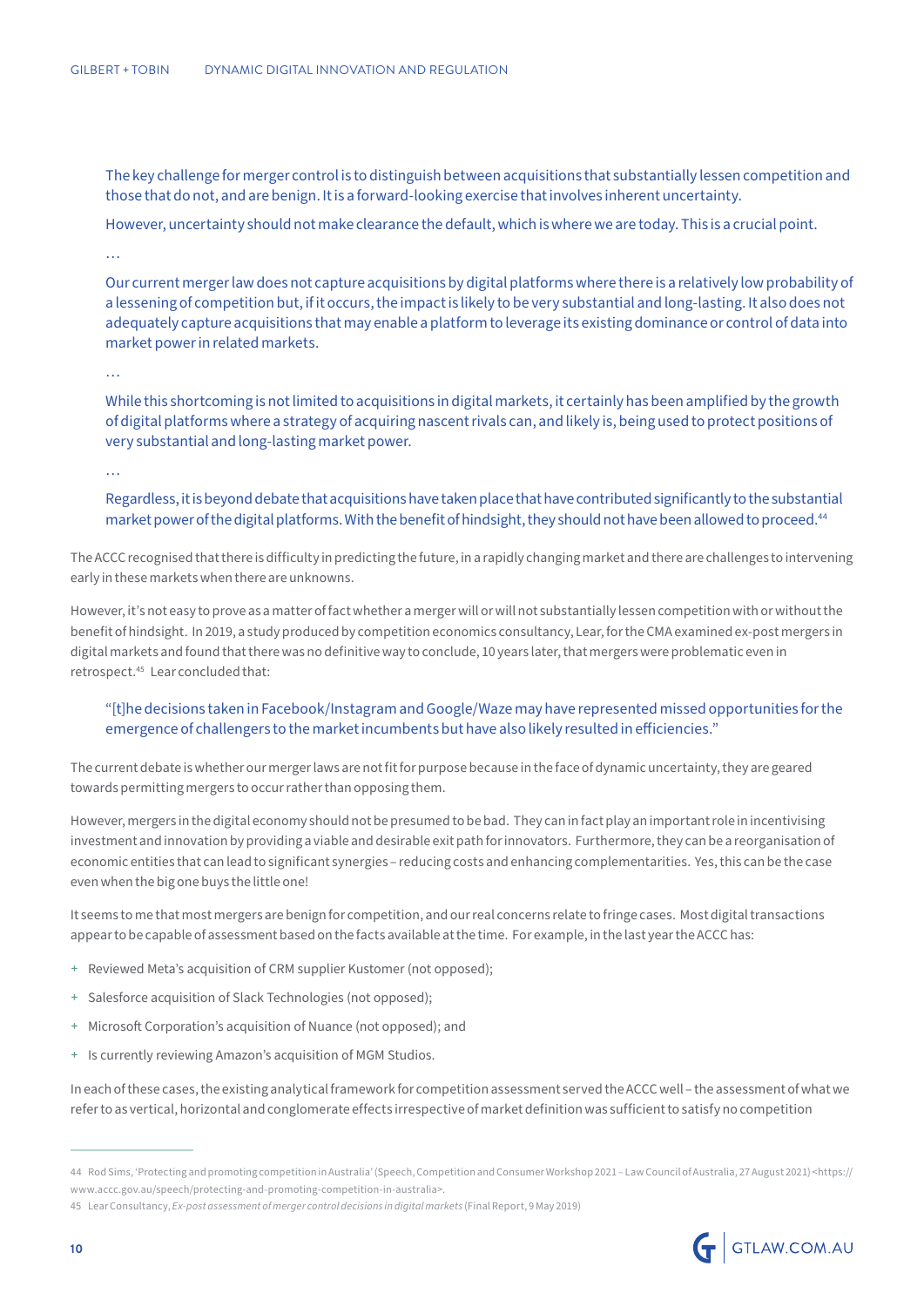concerns would arise post transaction.

So, what is the fringe case? In my view, this is the Google's acquisition of Fitbit, which had the following features:

- + Google, a well-known technology company, offered a range of technology services including search and social media. It did not have a wearable device or 'smart watch' offering. Fitbit is a US based smartwatch manufacturer. There was no competitive overlap between the two parties.
- + Fitbit experienced a significant decline in sales and revenue caused by vigorous competition from Apple's Apple Watch and other more advanced smartwatches. Apple was by far the largest smartwatch manufacturer globally.
- + Google's acquisition of Fitbit would allow Fitbit to accelerate its innovation in the wearables category, scale faster, and make its health products more accessible. This was based on Google's resources and global platform. For Google, the combination of Fitbit's technology, product expertise and health and wellness innovation with Google's AI, software and hardware would drive more competition in wearables and make the next generation of devices better and more affordable.

The transaction was reviewed globally, including in Australia, the US and by the European Commission. The fear was that Google would access, through Fitbit, significant consumer health data – expanding its existing data set – and entrench its dominant position in advertising. It may also limit entry into data-dependent health markets (not yet formed) where Fitbit's data would be an important resource for third parties innovating new services in the market. This is because third parties would not be able to access Fitbit's data under Google's ownership. There was also a concern that there could be foreclosure of third-party wearable manufacturers by refusing them access to Google Maps, Wear OS, Google Play and Android OS.

The merger had clear benefits from the commercial parties' and consumers perspectives. However, the fear of regulators was the potential for harm resulting from too much aggregation of data in one party; nascent markets; and foreclosure of access to essential technology points. Could there be a potential that, though small, there would be significant risk in the future of allowing this merger to proceed? The reviews took around one year to assess.

Interestingly, global regulators took different approaches:

- + Some regulators approved the transaction, such as the JFTC.46
- + The European Commission ('EC') allowed the transaction to proceed, but accepted undertakings to maintain structural separation of data of Fitbit from Google; and to ensure there would be continued third party access to Google's various services.<sup>47</sup>
- + The ACCC and DOJ did not arrive at any decision.<sup>48</sup> The last I am aware, these reviews remain ongoing, two years after public announcement in 2019.

In my view, no regulator failed to assess or appreciate the trade-offs they were being asked to make. They were being asked to assess whether:

- 1. Market forces brought two commercial parties together to see immediate value of a merger enhancing competition and commercial opportunities and therefore should not intervene; as opposed to
- 2. A merger that potentially risked entrenching a 'dominant' party and removing competition in markets not fully formed yet and should intervene.

The difference is in the value judgment regulators exercised around what should occur. Say "yes", say "no", say "yes, but" or "do nothing… for now"?

+ Saying "yes" may lead one to Type II error (approving when one should have rejected), but perhaps a risk weighting based on

<sup>46</sup> See Japan Fair Trade Commission, 'The JFTC Reviewed the Proposed Acquisition of Fitbit, Inc. by Google LLC' (Press Release, January 2021) <https://www.jftc.go.jp/en/ pressreleases/yearly-2021/January/210114.html>.

<sup>47</sup> See European Commission, 'Mergers: Commission clears acquisition of Fitbit by Google, subject to conditions' (Press Release, 17 December 2020) <https://ec.europa. eu/commission/presscorner/detail/en/ip\_20\_2484>.

<sup>48</sup> See ACCC, 'Google LLC proposed acquisition of Fitbit Inc', *ACCC* (Public Information merger reviews portfolio) <https://www.accc.gov.au/public-registers/mergersregisters/public-informal-merger-reviews/google-llc-proposed-acquisition-of-fitbit-inc> and David McLaughlin, 'Google Closes Fitbit Deal Amid Ongoing U.S. DOJ Review', Bloomberg (Web Page, 15 January 2021) <https://www.bloomberg.com/news/articles/2021-01-14/google-closes-fitbit-deal-amid-ongoing-u-s-doj-review>.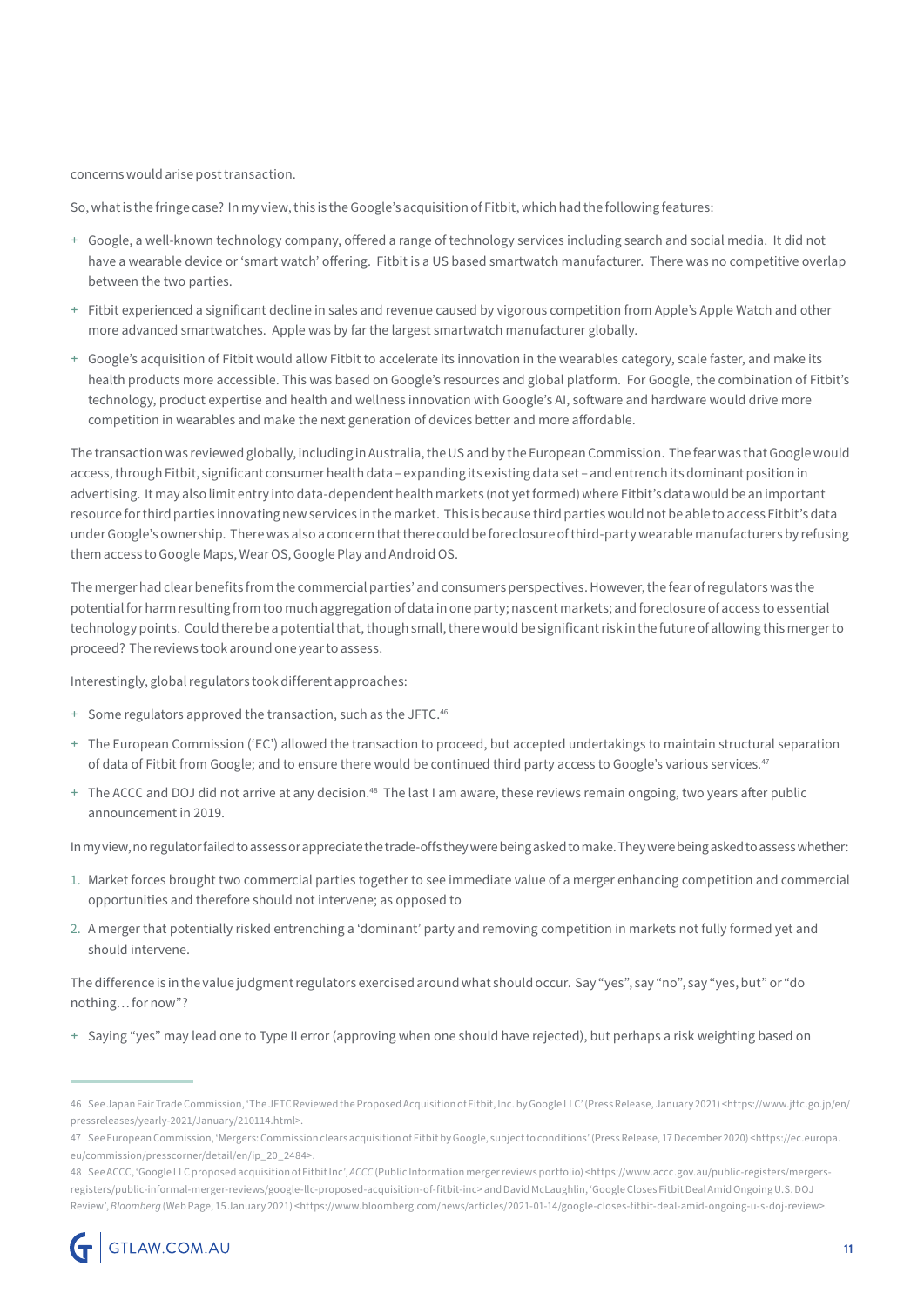existing evidence might lead one to believe that the risk of significant harm was small while the risk of opposing a transaction with significant benefits was high.

- + Saying "no" may lead one to Type I error, by rejecting something that could be net positive for consumers. The social cost of this is apparent.
- + Saying "yes, but" allowing for a more targeted and focussed approach to isolating the specific harms while ensuring one gets the benefit of the merger.
- + "Do nothing… for now" is, in fact, an approach that suggests over time more data points will become clear that either show the merger is not or is anti-competitive. A 'wait and see' approach can be attractive, but it is undesirable as it gives commercial parties not certainty; and once the transaction completes in any event, it is very difficult to unwind. Furthermore, as the Lear Report shows, even after 10 years you may not be able to tell if the transaction was problematic…

I see this merger debate as one of the issues that goes to the heart of regulating dynamic innovation: if we don't move quick enough, we can miss the boat on any meaningful ability to regulate for harm. If we move too quickly, we may in fact stifle innovation.

One of the merger proposals contemplated is rebuttable presumptions for mergers by large digital platforms. That is, in the face of uncertainty, one opposes the transaction.

In my view, a world of 'absolutes' for regulation, being default 'yes' or default 'no', is likely to lead us into Type I or II errors and result in real and appreciable social losses. There is an opportunity to look at the EC approach and consider that perhaps a clearer expression of harm, and a more nuanced and targeted approach to regulation to address that harm, has merits. A clear, tractable, and transparent analytical framework for these issues will give parties the right signals and certainty on how to operate in a 'free market'.

#### **CONCLUSIONS**

In the competition space, the challenges of regulating the digital economy could be written in a tome and still be incomplete. I hope these observations have been interesting and thought provoking to the credit lawyers on the line.

I'd like to share some closing thoughts to sum up the state of affairs:

- + There is an overall disquiet and dissatisfaction with the current state of affairs in the digital economy. There is a sense that it is working for some, but not for many. The speed and uncertainty of innovation challenges traditional models of regulation, and commentators are left thinking that our regulatory tool set is out of date. Furthermore, like Apple Pay, things we didn't think were an issue at the outset over time could turn into significant existential issues for industries. The issues straddle a range of policy domains, from competition, to privacy and financial regulation amongst others.
- + We are observably moving quickly to address these issues and have the benefit of a strong competition regulator leading the charge to monitor and enforce in the digital economy. However, we shouldn't assume that a competition lens or a competition regulatorled policy approach is necessarily a good thing.
- + As a general proposition, we should not be afraid to regulate or take action, and to do so quickly. Taking no action, or too long to consider one's position, in circumstances where there are real questions to be asked in the digital economy is dangerous.
- + At the same time, as a general proposition, we need to avoid regulating quickly by polarising issues and opting for 'default' regulation. Not all regulation is bad regulation that will stifle innovation. Similarly, not all actions of large platforms are bad and should be opposed. Ultimately, we cannot say for certain in the future whether small actions now are going to have significant consequences – this is like trying to quantify the butterfly effect. Regulating in absolutes is dangerous.
- + In conclusion, regulation needs humility in the face of uncertainty (to know that there are some things we don't know) but at the same time takes courage to grapple with the complex issues and apply a targeted mind to harms and delineation with benefits.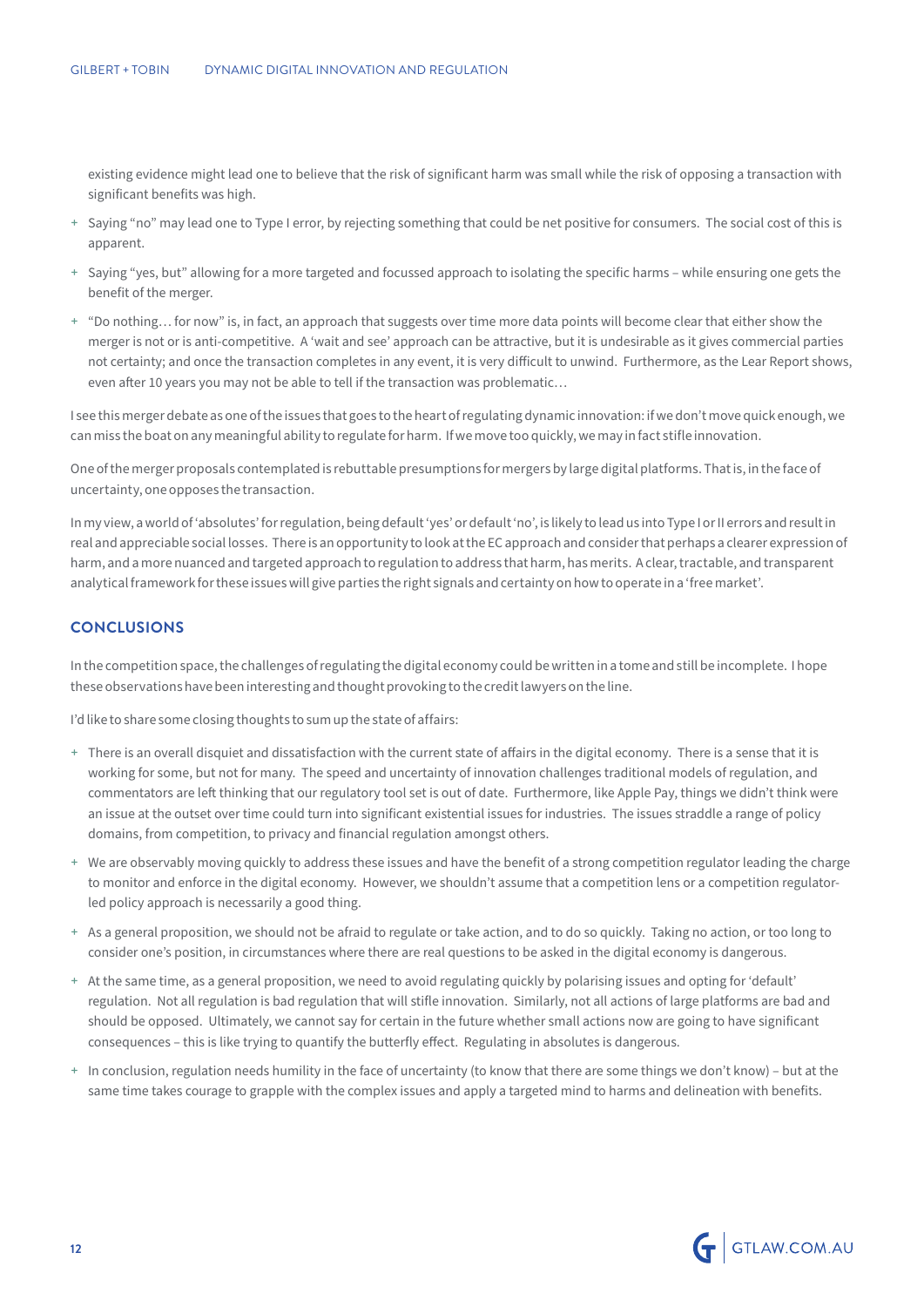The challenges put to us in the digital economy is actually in some ways capture the essence of our aspirations for our ideal regulatory landscape, which is to:

- + Seek cross sector regulation where possible;
- + Maximise whole of economy benefits and harms; and
- + Manage competing interests across people, companies, government, human rights and private interests.

I look forward to hearing much more discussions on the issue and where we go in the next few years. Thank you for your time.